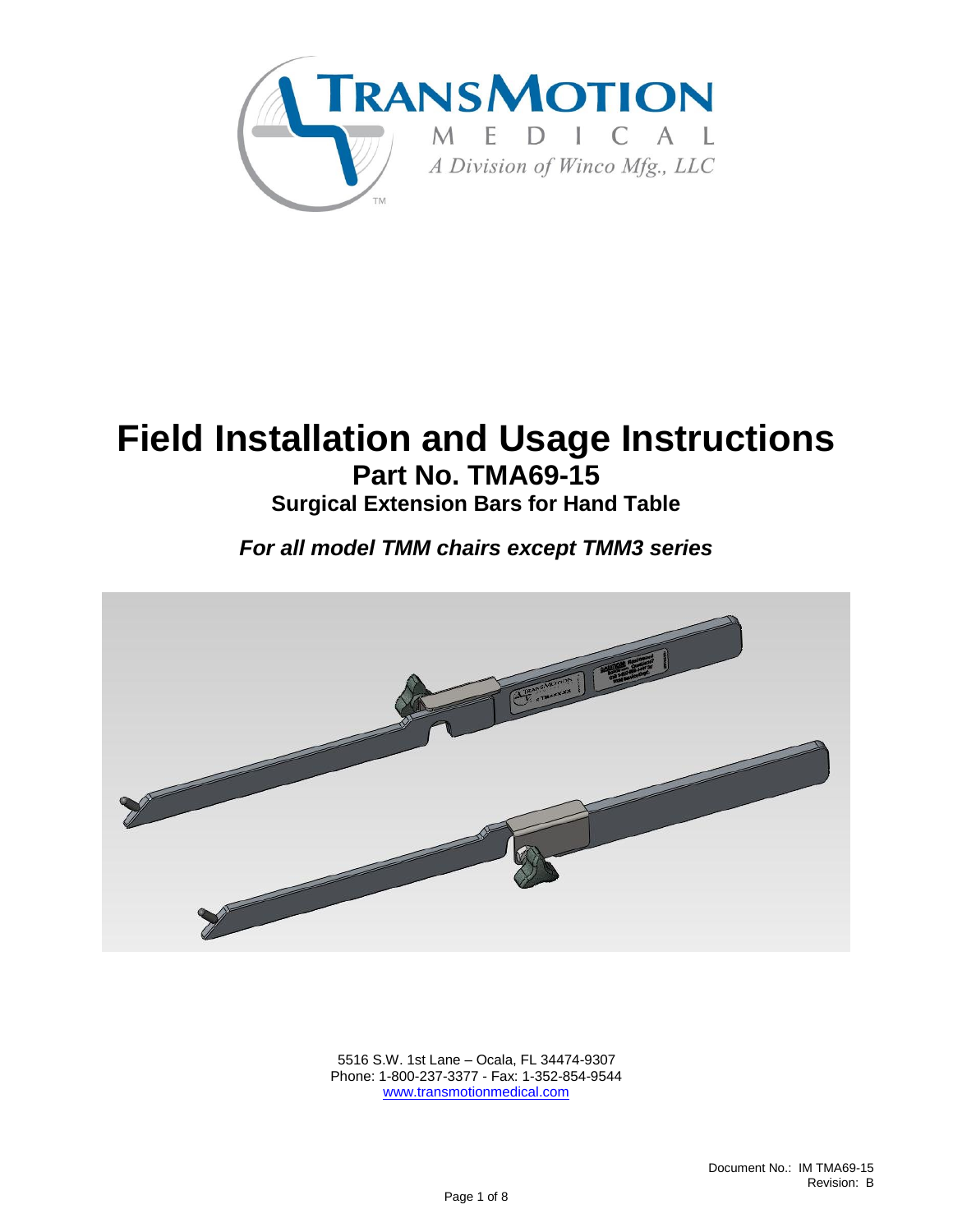# **TABLE OF CONTENTS**

| PREPARING CHAIR FOR SURGICAL EXTENSION BAR INSTALLATION 4 |  |
|-----------------------------------------------------------|--|
|                                                           |  |
|                                                           |  |
|                                                           |  |
|                                                           |  |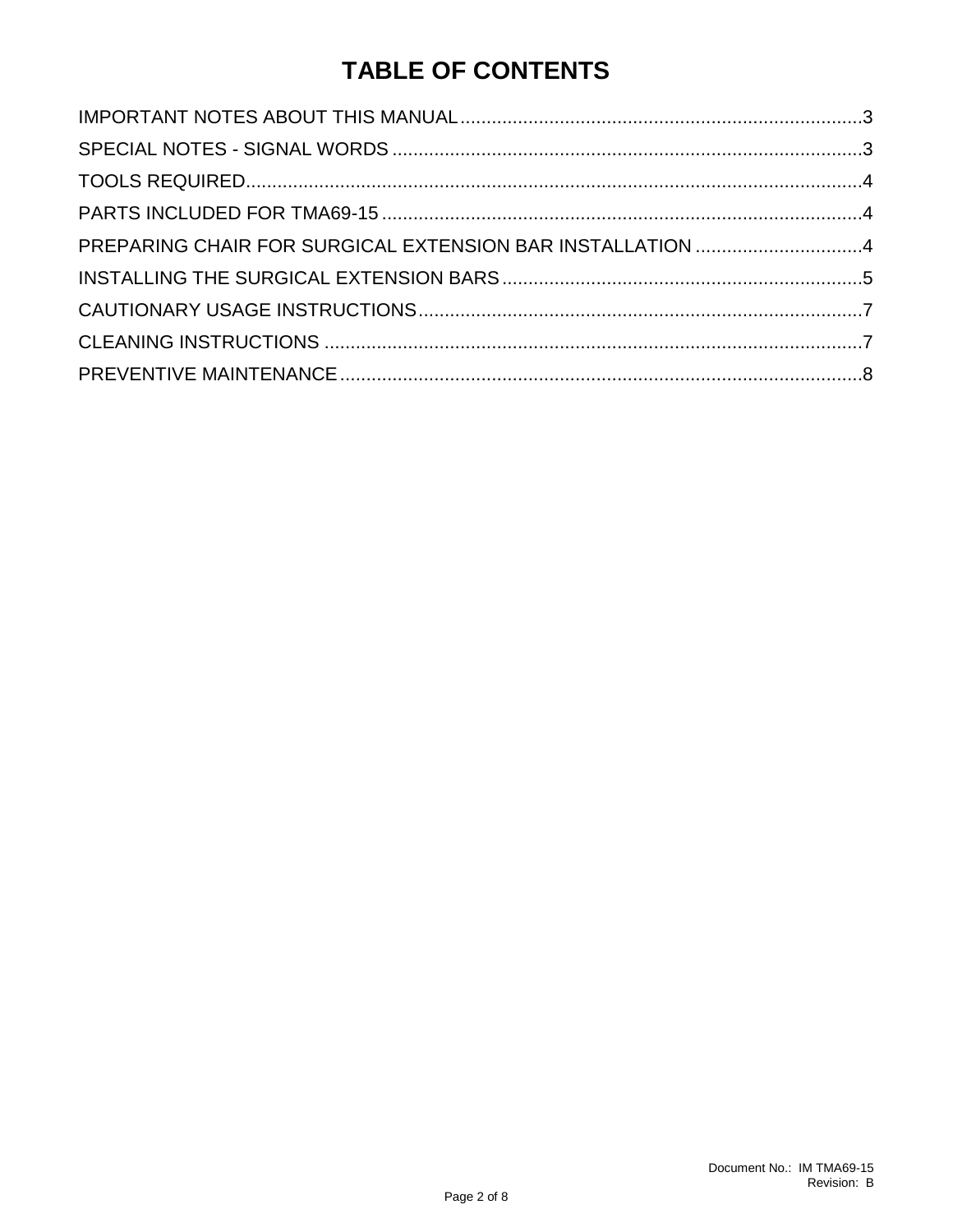### <span id="page-2-0"></span>**IMPORTANT NOTES ABOUT THIS MANUAL**

This Field Installation and Usage Instruction manual is intended to assist you with installation of your TransMotion Medical Product. Carefully read this manual before using the equipment or doing service / maintenance on it. If you are unable to understand the WARNINGS, CAUTIONS, and instructions, contact TransMotion Medical Customer Service before attempting to operate or service the equipment. Otherwise, personal injury or property damage may result.

To ensure safe operation of this device, it is essential that methods and procedures be established for educating and training staff on the safe and effective operation of the product.

TransMotion Medical reserves the right to change specifications without notice.

The information contained in this document is subject to change without notice.

Specifications listed are nominal, and operation may vary slightly from unit to unit due to tolerance variations.

Figures contained within this document may not depict exactly the model you have. This document may cover many closely related models.

### <span id="page-2-1"></span>**SPECIAL NOTES - SIGNAL WORDS**

Signal words are used in this manual and apply to hazards which could result in injury or property damage. The following is a definition of those signal words as used in this document:

#### **ADANGER**

Indicates an imminently hazardous situation which, if not avoided, will result in death or serious injury.

#### **AWARNING**

Indicates a potentially hazardous situation which, if not avoided, could result in death or serious injury.

#### **ACAUTION**

Indicates a potentially hazardous situation which, if not avoided, may result in minor or moderate injury. It may also be used to alert against unsafe practices or potential property damage hazards.

# **NOTICE**

Provides important information, makes special instructions clearer, or provides service personnel information to make maintenance easier.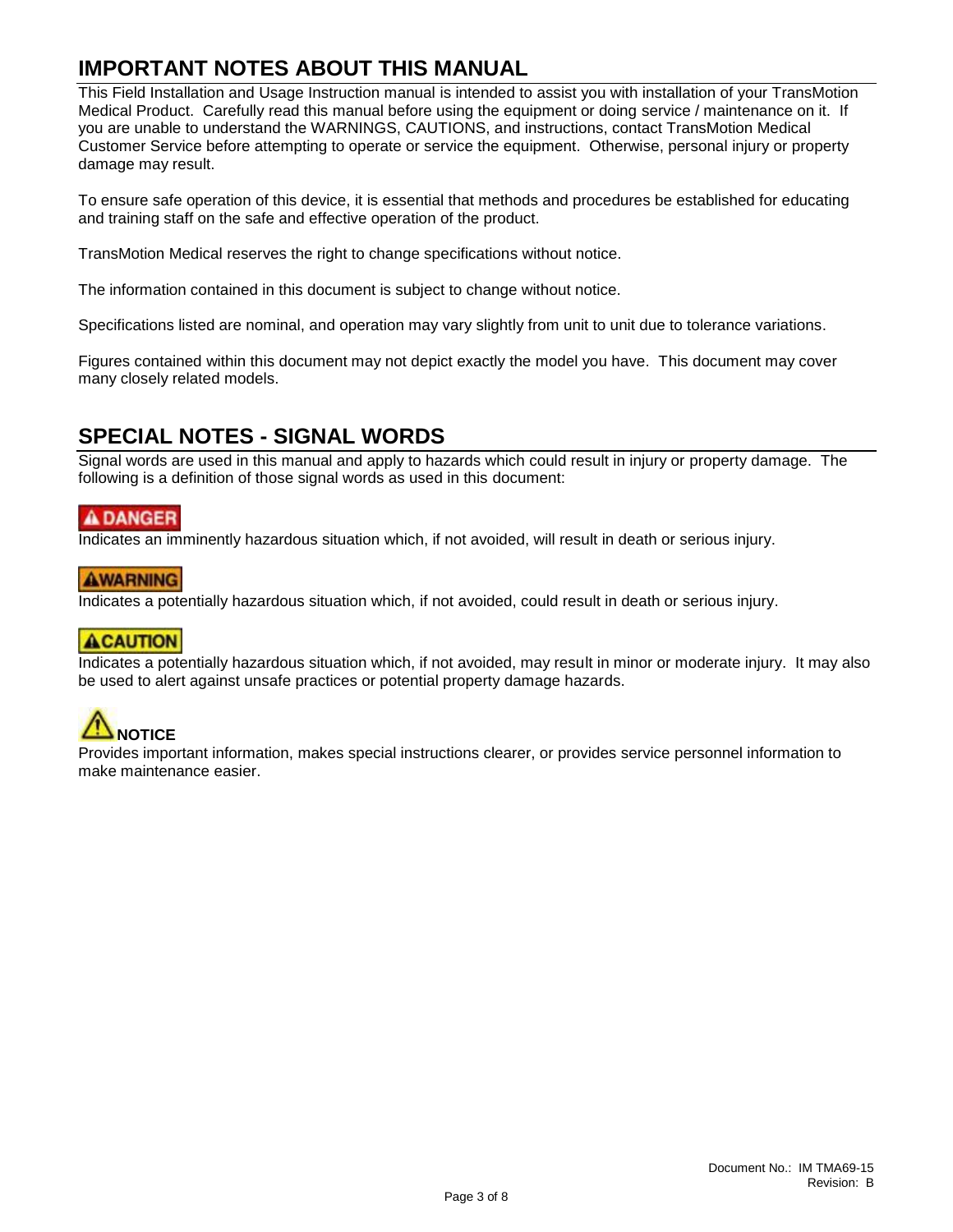# <span id="page-3-0"></span>**TOOLS REQUIRED**

Tools are not required to install the Surgical Extension Bars

## <span id="page-3-1"></span>**PARTS INCLUDED FOR TMA69-15**

Surgical Extension Bars do not require added assembly.

If any features seem damaged due to shipping, contact TMM Service Department toll-free at 1-800- 237-3377.

### <span id="page-3-2"></span>**PREPARING CHAIR FOR SURGICAL EXTENSION BAR INSTALLATION**

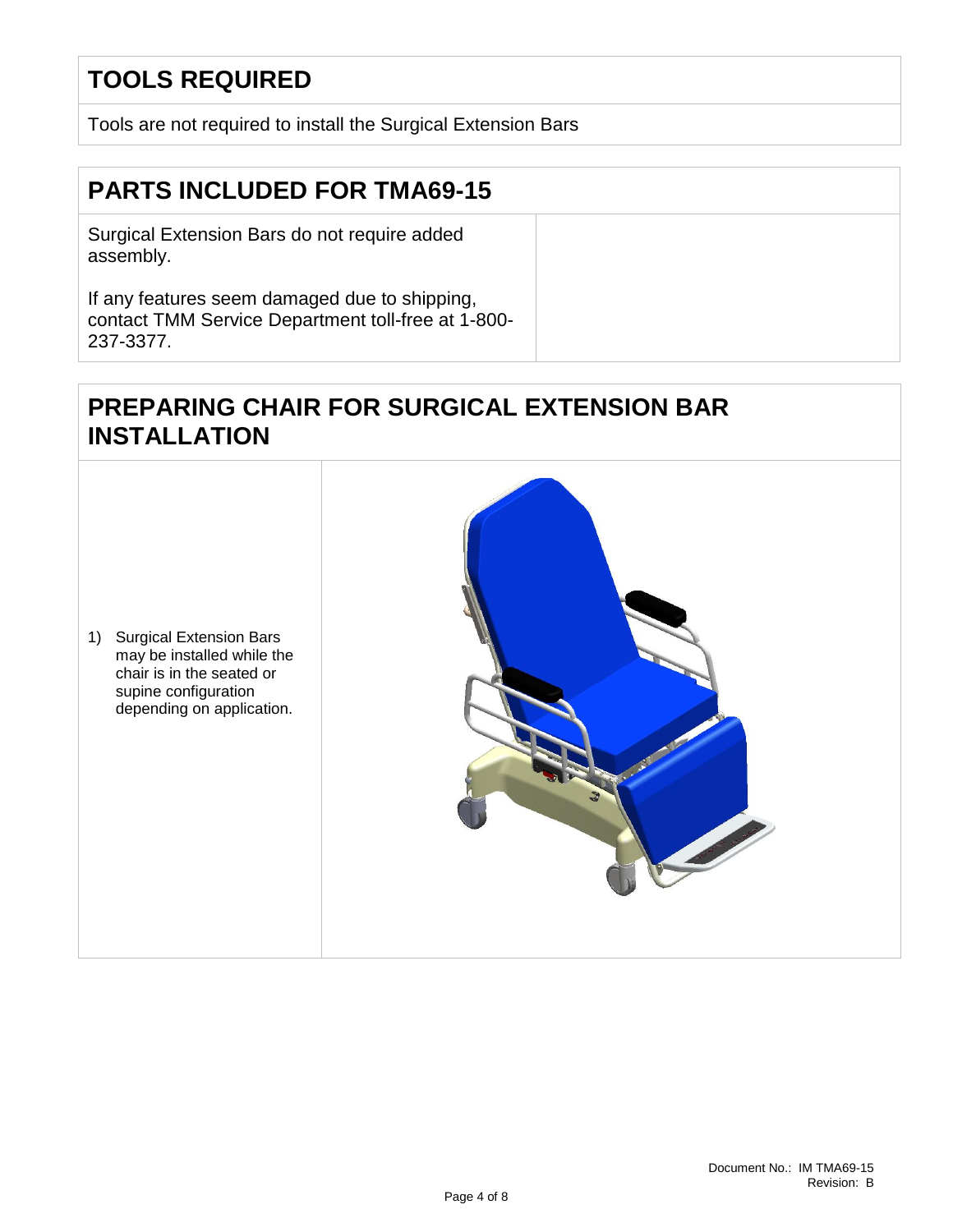# <span id="page-4-0"></span>**INSTALLING THE SURGICAL EXTENSION BARS**

1) Rotate locking knob on both Extension Bars counterclockwise to allow for installation.

<u>/!</u> Knobs are designed to not come out of the extension bar. Forcing the knobs out of the extension bars will damage the unit rendering it unusable.



2) Guide the end of the extension bar between the chair and the surgical bar as shown.

**Extension bars come in** sets of left and right bars. Only attempt to install on proper side of chair.



3) Lower extension bar onto surgical mounting stud so black capped pin is resting on the mounting stud.

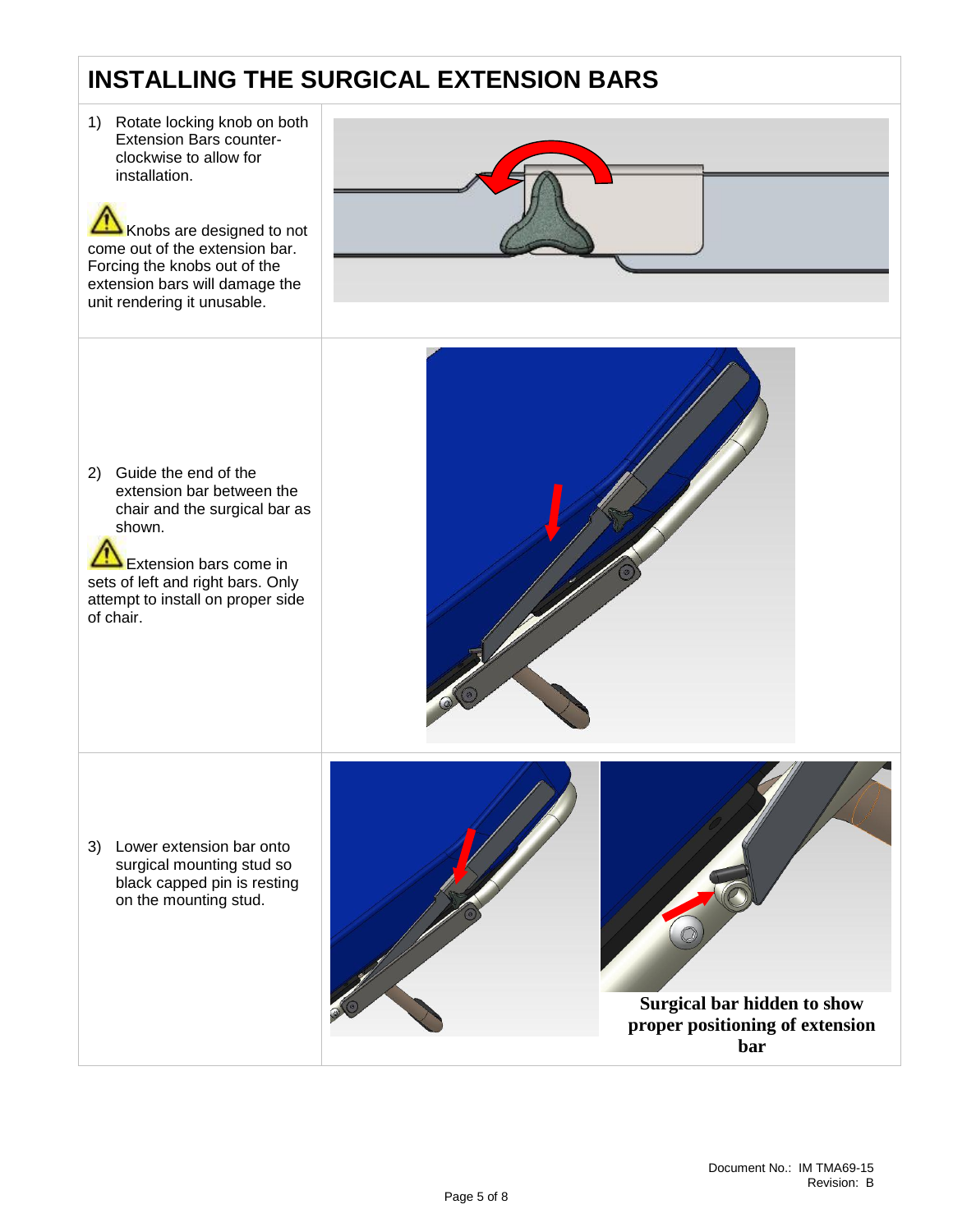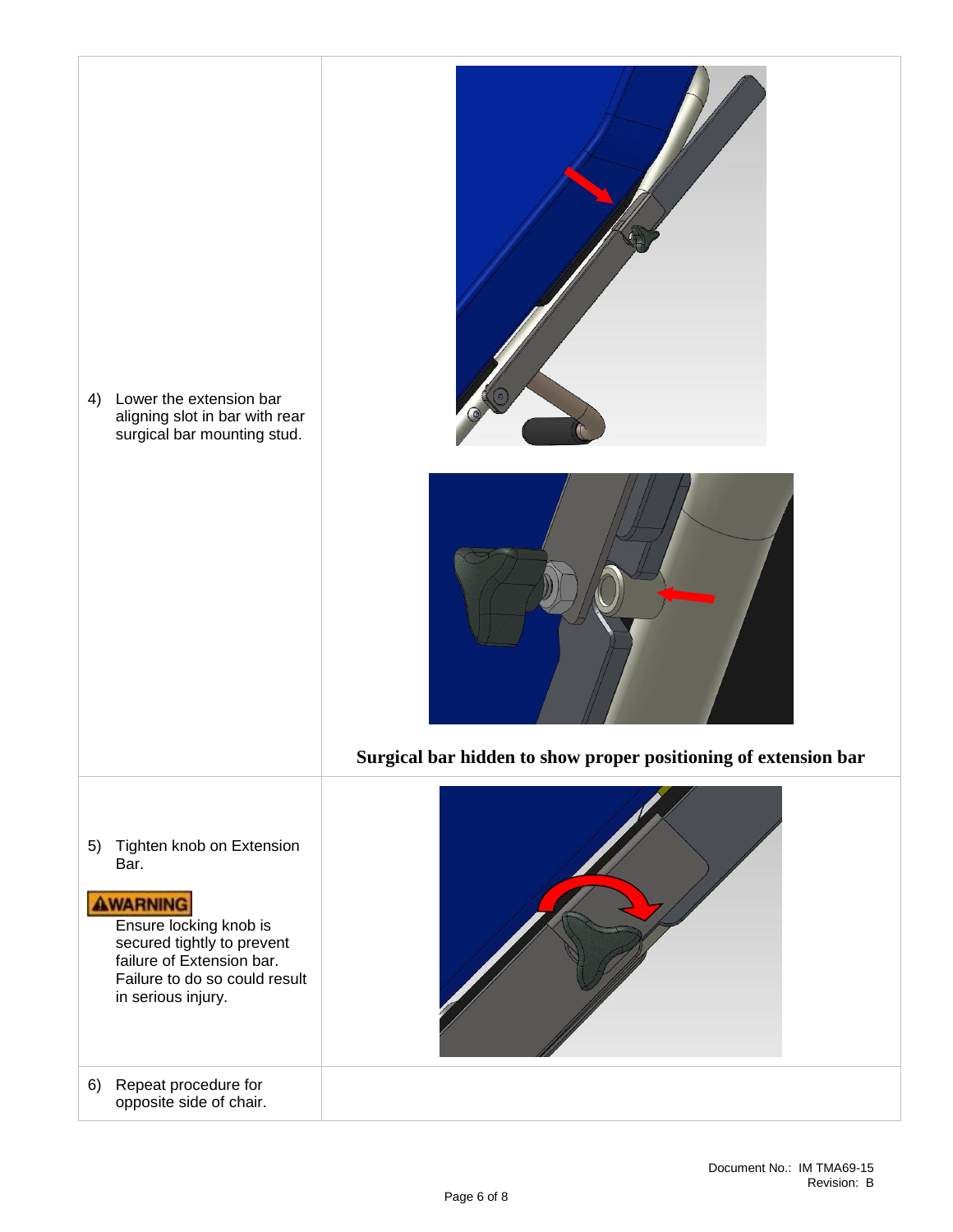### <span id="page-6-0"></span>**CAUTIONARY USAGE INSTRUCTIONS**

When using this accessory, please follow these cautionary usage instructions:

**ACAUTION** TO PREVENT PERSONAL INJURY TO MEDICAL PERSONNEL AND / OR PATIENT, ENSURE **SURGICAL EXTENSION BARS ARE PROPERLY INSTALLED AND SECURELY ENGAGED PRIOR TO TRANSPORTING PATIENT / CHAIR, AND PRIOR TO USE OF SYSTEM.**

## <span id="page-6-1"></span>**CLEANING INSTRUCTIONS**

**ACAUTION** STEAM AND/OR PRESSURE CLEANING CHAIR WILL VOID WARRANTY

| <b>COMPONENT</b>                          | <b>FREQUENCY</b>                                       | <b>PROCEDURE</b>                                   | <b>CLEANING</b><br><b>AGENT</b>                              | <b>COMMENT</b>                                        |
|-------------------------------------------|--------------------------------------------------------|----------------------------------------------------|--------------------------------------------------------------|-------------------------------------------------------|
| All Rails and Painted<br>Metal            | As required/in<br>accordance with<br>facility policies | Wipe with damp<br>cloth and allow to<br>air dry    | Facility approved<br>detergents,<br>disinfectants &<br>water | Check for chipped<br>paint/chrome                     |
| <b>Base Cover</b>                         | As required/in<br>accordance with<br>facility policies | Wipe with damp<br>cloth and allow to<br>air dry    | Facility approved<br>detergents,<br>disinfectants &<br>water | Check for peeling or<br>missing labels                |
| Actuators and<br><b>Battery Pack</b>      | As required/in<br>accordance with<br>facility policies | Wipe with damp<br>cloth and allow to<br>air dry    | Facility approved<br>detergents,<br>disinfectants &<br>water | Clean exterior<br>surfaces only with<br>minimal water |
| Pendants                                  | As required/in<br>accordance with<br>facility policies | Wipe with damp<br>cloth and allow to<br>air dry    | Facility approved<br>detergents,<br>disinfectants &<br>water | Clean exterior<br>surfaces only with<br>minimal water |
| All Other Surfaces                        | As required/in<br>accordance with<br>facility policies | Wipe with damp<br>cloth and allow to<br>air dry    | Facility approved<br>detergents,<br>disinfectants &<br>water | Check for damage                                      |
| TransMotion<br><b>Medical Accessories</b> | As required/in<br>accordance with<br>facility policies | Wipe with damp<br>cloth and allow to<br>air dry    | Facility approved<br>detergents,<br>disinfectants &<br>water | Check for damage                                      |
| 3rd Party<br>Accessories                  | As required/in<br>accordance with<br>facility policies | Consult manual provided by accessory manufacturer. |                                                              |                                                       |

\* Use of Facility approved detergents and disinfectants must comply with the instructions provided by the manufacturer(s) of those products.